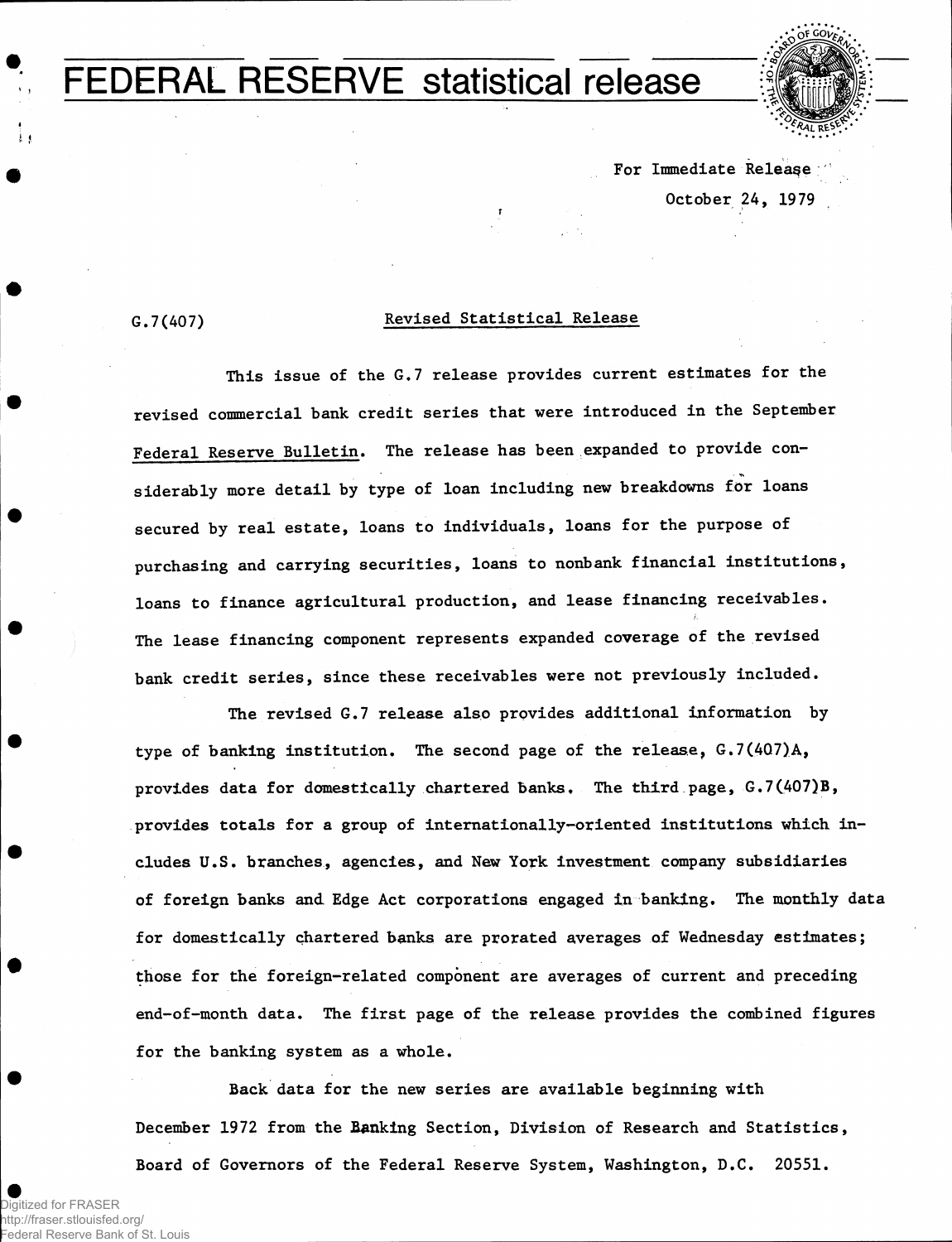

**G.7 (407)**

**LOANS AND INVESTMENTS AT ALL COMMERCIAL BANKS 1/ OCTOSfcR 24, 1979**

**(MONTHLY AVERAGE FIGURES, BILLIONS OF DOLLARS)**

|              |                                                                                                                                                                    | 1979<br><b>APR</b> | 1979<br><b>MAY</b> | 1979<br><b>JUNE</b>             | 1979<br><b>JULY</b> | 1979<br><b>AUG</b> | 1979  <br>SEPT <sub>1</sub>     | 1979<br><b>APR</b>                                                                     | 1979<br>MAY | 1979<br>JUNE            | 1979<br>JULY            | 1979<br>AUG | 1979<br><b>SEPT</b> |
|--------------|--------------------------------------------------------------------------------------------------------------------------------------------------------------------|--------------------|--------------------|---------------------------------|---------------------|--------------------|---------------------------------|----------------------------------------------------------------------------------------|-------------|-------------------------|-------------------------|-------------|---------------------|
|              |                                                                                                                                                                    |                    |                    | SEASONALLY ADJUSTED             |                     |                    |                                 |                                                                                        |             |                         | NOT SEASONALLY ADJUSTED |             |                     |
| 1.           | TOTAL LOANS AND SECURITIES 2/                                                                                                                                      |                    |                    |                                 |                     |                    |                                 | 1060.8 1068.6 1079.8 1091.8 1102.4 1121.1   1059.4 1066.2 1083.3 1093.3 11046.0 1123.0 |             |                         |                         |             |                     |
| 2.           | U.S. TREASURY SECURITIES                                                                                                                                           | 94.0               | 94.1               | 94.8                            | 95.3                | 94.1               | 95.1 <sub>1</sub>               | 97.0                                                                                   | 94.7        | 95.I                    | 93.6                    | 92.2        | 93.5                |
| د د          | OTHER SECURITIES                                                                                                                                                   | 180.4              | 181.4              |                                 |                     |                    | $182.1$ $183.4$ $185.3$ $187.4$ | 180.6                                                                                  | 181.8       | 182.7                   | 183.3                   | 185.0       | 187.4               |
| 4.           | TOTAL LOANS AND LEASES 2/                                                                                                                                          | 786.5              |                    | 793.1 802.9 813.1 823.0         |                     |                    | 838.6                           | 781.8                                                                                  |             | 789.7 805.4             | 816.5                   | 825.2       | 842.1               |
| 5.           | COMMERCIAL AND INDUSTRIAL LOANS                                                                                                                                    | 263.3              |                    |                                 |                     |                    | $266.9$ 270.6 275.8 280.4 285.9 | 263.8                                                                                  |             | 267.7 272.1 277.2       |                         | 280.2       | 285.8               |
| ь.           | REAL ESTATE LOANS 3/                                                                                                                                               | 221.0              |                    | $223.2$ $225.8$ $228.7$ $231.3$ |                     |                    | $234.1$ $\pm$                   |                                                                                        |             | $219.9$ $222.4$ $225.5$ | 228.9                   | 232.0       | 235.3               |
| 7.           | LOANS TO INDIVIDUALS                                                                                                                                               | 173.7              | 175.4              | 176.9                           | 177.8               | 178.8              | NA<br>$\mathbf{I}$              | 171.5                                                                                  | 174.0       | 176.4                   | 178.2                   | 182.5       | NA                  |
| 8.           | SECURITY LOANS                                                                                                                                                     | 22.3               | 22.9               | 23.1                            | $23 - 7$            | 23.0               | 23.7 <sub>1</sub>               | 21.9                                                                                   | 21.8        | 23.2                    | $20 - 1$                | 23.0        | $23 - 8$            |
| 9.           | LOANS TO NONBANK FINANCIAL INSTS.                                                                                                                                  | 27.3               | 28.0               | 27.9                            | 29.2                | 29.4               | 29.9 <sub>1</sub>               | 27.0                                                                                   | 27.8        | 28.1                    | 29.5                    | 29.8        | 30.4                |
| 10.          | AGRICULTURAL LOANS                                                                                                                                                 | 29.1               | 29.1               | 29.1                            | 29.1                | 29.2               | 29.6 1                          | 28.7                                                                                   | 29.0        | 29.2                    | 29.5                    | 29.8        | 30.1                |
| 11.          | LEASE FINANCING RECEIVABLES                                                                                                                                        | 7.8                | 8.0                | $8 - 1$                         | 8.3                 | 8.6                | 8.7 <sub>1</sub>                | 7.8                                                                                    | 8.0         | 8.1                     | $8 - 3$                 | 8.6         | 8.7                 |
| 12.          | ALL OTHER LOANS                                                                                                                                                    | 41.8               | 39.6               | 41.4                            | 40.5                | 42.3               | NA I                            | 41.1                                                                                   | 39.1        | 42.8                    | 44.7                    | 39.4        | NA                  |
|              | MEMORANDA                                                                                                                                                          |                    |                    |                                 |                     |                    |                                 |                                                                                        |             |                         |                         |             |                     |
| 1.           | TOTAL LOANS AND INVESTMENTS PLUS<br>LOANS SOLD 2/3/                                                                                                                |                    |                    |                                 |                     |                    |                                 | 1064.5 1072.3 1083.5 1095.5 1106.1 1124.8   1063.0 1069.9 1087.0 1097.0 1106.1 1126.7  |             |                         |                         |             |                     |
| $\mathbf{2}$ | TOTAL LOANS PLUS LOANS SOLD 2/3/                                                                                                                                   | 790.1              | 796.8              | 806.7                           |                     |                    |                                 | 816.8 826.7 842.3   785.4 793.4 809.2 820.2 828.9                                      |             |                         |                         |             | 845.8               |
| з.           | TOTAL LOANS SOLD TO AFFILIATES 3/                                                                                                                                  | 3.6                | 3.7                | $3 - 8$                         | $3 - 7$             | 3.7                | 3.7 <sub>1</sub>                | 3.6                                                                                    | $3 - 7$     | $3 - 8$                 | 3.7                     | 5.7         | 3.7                 |
| 4.           | COMMERCIAL AND INDUSTRIAL LOANS<br>PLUS LOANS SOLD 3/                                                                                                              | 265.9              | 269.6              | 273.4                           | 278.6               | 283.1              | 288.6 <sub>1</sub>              | 266.5                                                                                  | 270.3       | 275.0                   | 280.0                   | 282.9       | 288.5               |
| 5.           | COMMERCIAL AND INDUSTRIAL LOANS SOLD                                                                                                                               | 2.6                | 2.7                | $2 - 8$                         | 2.8                 | 2.8                | 2.8 <sub>1</sub>                | 2.6                                                                                    | $2 - 7$     | 2.8                     | $2 - 8$                 | 2.8         | $2 - 8$             |
| 6.           | ACCEPTANCES HELD                                                                                                                                                   | 7.2                | 7.3                | 7.5                             | $8 - 1$             | 8.0                | 8.4                             | 7.0                                                                                    | 7.1         | 7.5                     | 7.9                     | 7.5         | 7.9                 |
| 7.           | OTHER COMMERCIAL AND INDUSTRIAL LOANS                                                                                                                              | 256.1              | 259.7              | 263.0                           |                     |                    | $267.6$ $272.4$ $277.5$         | 256.8                                                                                  | 260.6       | 264.6                   | 269.3                   | 272.6       | 277.9               |
| 8.           | TO U.S. ADDRESSEES 4/                                                                                                                                              | 239.6              | 243.2              | 246.3                           | 250.5               |                    | $254.2$ $258.8$                 | 240.5                                                                                  |             | $244.3$ $248.0$         | 252.3                   | 254.7       | 259.2               |
| 9.           | TO NON-U.S. ADDRESSEES 4/                                                                                                                                          | 16.5               | 16.5               | 16.7                            | 17.1                | 18.1               | 18.7 <sub>1</sub>               | 16.3                                                                                   | $16 - 3$    | 16.6                    | 17.3                    | 17.9        | NA                  |
| 10.          | LOANS TO FOREIGN BANKS                                                                                                                                             | 20.9               | 19.9               | $20 - 8$                        | $20 - 7$            | 20.6               | 23.3 <sub>1</sub>               | 20.4                                                                                   | 19.2        | 21.6                    | 21.6                    | 20.4        | 22.9                |
| 11.          | LOANS TO COMMERCIAL BANKS IN THE U.S.                                                                                                                              | 60.6               | 62.1               | 67.0                            | 68.9                | 70.9               | 75.9 <sub>1</sub>               | 62.8                                                                                   | 59.3        | 66.1                    | 65.6                    | 66.4        | 73.5                |
|              | 1/ INCLUDES DOMESTIC CHARTERED BANKS, U.S. BRANCHES, AGENCIES, AND NEW YORK INVESTMENT COMPANY SUBSIDIARIES OF FOREIGN<br><b>BANKS: AND EDGE ACT CORPORATIONS.</b> |                    |                    |                                 |                     |                    |                                 |                                                                                        |             |                         |                         |             |                     |

BANKS; AND EDGE ACT CORPORATIONS.<br>2/ EXCLUDES LOANS TO COMMERCIAL BANKS IN THE U.S.<br>3/ LOANS SOLD ARE THOSE SOLD OUTRIGHT TO A BANKS OWN FOREIGN BRANCHES, NONCONSOLIDATED NONBANK AFFILIATES OF THE BANK,<br>THE BANKS HOLDING C

4/ U.S INCLUDES THE 50 STATES AND THE DISTRICT OF COLUMBIA.<br>NOTE: DATA ARE PRORATED AVERAGES OF WEDNESDAY DATA FOR DOMESTIC CHARTERED BANKS, AND AVERAGES OF CURRENT AND PREVIOUS MONTH-ENC<br>DATA FOR FOREIGN-RELATED INSTITUTI **E-ESTIMATED . NA - NOT AVAILABLE**

Digitized for FRASER http://fraser.stlouisfed.org/ Federal Reserve Bank of St.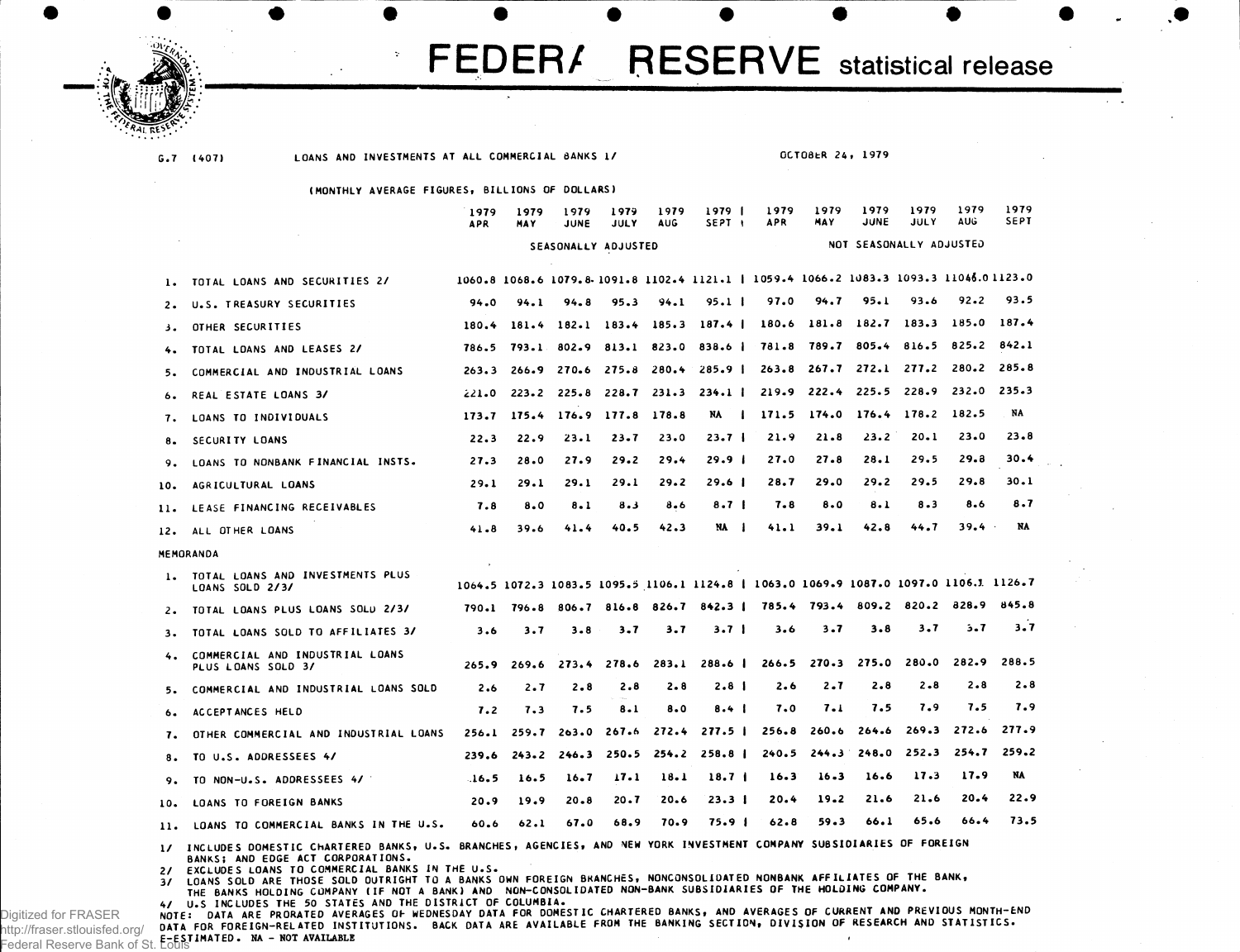|                | (AVERAGES OF WEDNESDAY FIGURES, BILLIONS OF<br><b>DOLLARS)</b> |                     |             |                     |                     |                         |                                         |                                                                                       |                   |                                 |                 |                 |                     |
|----------------|----------------------------------------------------------------|---------------------|-------------|---------------------|---------------------|-------------------------|-----------------------------------------|---------------------------------------------------------------------------------------|-------------------|---------------------------------|-----------------|-----------------|---------------------|
|                |                                                                | 1979<br><b>APR</b>  | 1979<br>MAY | 1979<br><b>JUNE</b> | 1979<br><b>JULY</b> | 1979<br><b>AUG</b>      | 1979 I<br>SEPT I                        | 1979<br><b>APR</b>                                                                    | 1979<br>MA Y      | 1979<br><b>JUNE</b>             | 1979<br>JULY    | 1979<br>AUG     | 1979<br><b>SEPT</b> |
|                |                                                                | SEASONALLY ADJUSTED |             |                     |                     | NOT SEASONALLY ADJUSTED |                                         |                                                                                       |                   |                                 |                 |                 |                     |
| ı.             | TOTAL LOANS AND SECURITIES 2/                                  |                     |             |                     |                     |                         |                                         | 1005.9 1012.9 1021.6 1032.4 1041.5 1056.4   1004.7 1011.7 1024.8 1033.5 1042.3 1058.7 |                   |                                 |                 |                 |                     |
| 2.             | U.S. TREASURY SECURITIES                                       | 92.7                | 92.6        | 93.3                | 93.8                | 92.7                    | $93.7 \text{ }1$                        | 95.6                                                                                  | 93.3              | 93.7                            | 92.2            | 90.8            | 92.1                |
| з.             | OTHER SECURITIES                                               | 179.0               | 180.1       |                     | 180.7 182.1 184.0   |                         | 186.01                                  |                                                                                       |                   | $179.3$ $180.5$ $181.3$         | 181.9           | 183.6           | 186.0               |
|                | TOTAL LOANS AND LEASES 2/                                      | 734.2               | 740.2       |                     | 747.6 756.4 764.8   |                         | 776.8 I                                 |                                                                                       | 729.7 738.0 749.8 |                                 | 759.5           | 767.9           | 780.7               |
| 5.             | COMMERCIAL AND INDUSTRIAL LOANS                                | 231.6               | 234.8       |                     | 237.5 241.6 244.6   |                         | $248.9$ $\blacksquare$                  |                                                                                       | $232.1$ $235.7$   |                                 | $239.2$ $243.0$ | 244.6           | 248.9               |
| 6.             | <b>REAL ESTATE LOANS</b>                                       | 221.0               |             |                     |                     |                         | $223.2$ $225.8$ $228.7$ $231.3$ $234.1$ |                                                                                       |                   | $219.9$ $222.4$ $225.5$ $228.9$ |                 | 232.0           | 235.3               |
| 7.             | LOANS TO INDIVIDUALS                                           | 173.7               | 175.4       |                     | 176.9 177.8 178.8   |                         | NA                                      | 171.5<br>$\mathbf{I}$                                                                 | 174.0             | 176.4                           | 178.2           | 182.5           | NA                  |
| 8.             | SECURITY LOANS                                                 | 20.8                | 21.2        | 21.3                | 21.9                | 21.1                    | $21.8$                                  | 20.5                                                                                  | 20.3              | 21.4                            | 21.0            | 21.3            | 22.0                |
| 9.             | LOANS TO NONBANK FINANICAL INSTS.                              | 26.4                | 27.1        | 27.1                | 28.3                | 28.6                    | 29.0 I                                  | 26.1                                                                                  | 26.9              | 27.3                            | 28.6            | 28.9            | 29.5                |
| 10.            | AGRICULTURAL LOANS                                             | 29.1                | 29.1        | 29.1                | 29.1                | 29.2                    | 29.6 <sub>1</sub>                       | 28.7                                                                                  | 29.0              | 29.2                            | 29.5            | 29.8            | 30.1                |
| $\mathbf{u}$ . | LEASE FINANCING RECEIVABLES                                    | 7.8                 | $8 - 0$     | $8 - 1$             | 8.3                 | 8.6                     | 8.7                                     | 7.8                                                                                   | 8.0               | 8.1                             | 8.3             | 8.6             | 8.7                 |
| 12.            | ALL OTHER LOANS                                                | 23.6                | 21.5        | 21.8                | 20.9                | 22.7                    | NA                                      | 23.1                                                                                  | 21.7              | 22.7                            | 22.0            | 20.2            | NA                  |
|                | <b>MEMORANDA</b>                                               |                     |             |                     |                     |                         |                                         |                                                                                       |                   |                                 |                 |                 |                     |
| 1.             | TOTAL LOANS AND INVESTMENTS<br>PLUS LOANS SOLD 2/3/            |                     |             |                     |                     |                         |                                         | 1009.5 1016.5 1025.4 1036.1 1045.2 1060.2   1008.3 1015.4 1028.6 1037.3 1046.0 1062.5 |                   |                                 |                 |                 |                     |
| 2.             | TOTAL LOANS PLUS LOANS SOLD 2/3/                               | 737.8               |             |                     |                     |                         | 743.9 751.4 760.2 768.5 780.5           |                                                                                       |                   | 733.4 741.7 753.6               | 763.2 771.6     |                 | 784.4               |
| з.             | TOTAL LOANS SOLD TO AFFILIATES 3/                              | 3.6                 | 3.7         | 3.8                 | 3.7                 | 3.7                     | 3.7 <sub>1</sub>                        | 3.6                                                                                   | 3.7               | $3 - 8$                         | 3.7             | 3.7             | 3.7                 |
| 4.             | COMMERCIAL AND INDUSTRIAL LOANS<br>PLUS LOANS SOLD 3/          | 234.2               | 237.4       | 240.4               | 244.3               | 247.4                   | 251.6 I                                 |                                                                                       | $234.7$ $238.4$   | 242.0                           | 245.8           | 247.4           | 251.6               |
| 5.             | COMMERCIAL AND INDUSTRIAL LOANS SOLD                           | 2.6                 | 2.7         | $2 - 8$             | 2.8                 | 2.8                     | 2.8 <sub>1</sub>                        | 2.6                                                                                   | $2 - 7$           | $2 - 8$                         | $2 - 8$         | $2 - 8$         | $2 - 8$             |
| ь.             | ACCEPTANCES HELD                                               | 3.4                 | 3.4         | 3.8                 | 4.4                 | 4.3                     | 4.6 I                                   | $3 - 2$                                                                               | $3 - 2$           | $3 - 6$                         | $4 - 1$         | 3.7             | 4.0                 |
| 7.             | OTHER COMMERCIAL AND INDUSTRIAL LOANS                          | 228.3               | 231.3       |                     | $233.8$ $237.1$     | 240.3                   | 244.3 <sub>1</sub>                      |                                                                                       | $228.9$ $232.5$   | 235.6                           | 238.9           | 240.9           | 244.9               |
| 8.             | TO. U.S. ADDRESSEES 4/                                         | 221.7               | $224 - 9$   | 227.4               | 230.8               | 233.8                   | $237.8$ $\pm$                           | 222.6                                                                                 | 226.2             | 229.2                           | 232.6           | 234.5           | 238.3               |
| 9.             | TO NON-U.S. ADDRESSEES 4/                                      | 6.6                 | 6.5         | 6.4                 | 6.4                 | 6.5                     | 6.5 <sub>1</sub>                        | 6.3                                                                                   | 6.3               | 6.3                             | 6.3             | 6.4<br>$\Delta$ | 6.6                 |
| 10.            | LOANS TO FOREIGN BANKS                                         | 7.8                 | 6.8         | 6.8                 | 6.9                 | 6.9                     | 7.4 I                                   | 7.5                                                                                   | 6.7               | 6.8                             | 7.2             | 7.0             | 7.5                 |
| 11.            | LOANS TO COMMERCIAL BANKS IN THE U.S.                          | -----               |             |                     |                     |                         |                                         | 49.4                                                                                  | 44.8              | 51.1                            | 52.3            | 53.4            | 58.9                |

**OCTOBE R 2 4 , 197 9**

1/ DOMESTICALLY CHARTERED BANKS ARE THOSE WITH NATIONAL OR STATE CHARTERS WHETHER FOREIGN OWNED OR DOMESTICALLY OWNED.

2/ EXCLUDES LOANS TO COMMERCIAL BANKS IN THE U.S.<br>3/ LOANS SOLD ARE THOSE SOLD OUTRIGHT TO A BANKS OWN FOREIGN BRANCHES, NON-CONSOLIDATED NONBANK AFFILIATES OF THE BANK,<br>THE BANKS HOLDING COMPANY (IF NOT A BANK) AND NON-CO

**4 / U.S . INCLUDE S T H E 5 0 STATE S A N D T H E DISTRIC T OF COLUMBIA .**

**G . 7 (407) A LOAN S A N D INVESTMENT S AT DOMESTICALL Y CHARTERE D COMMERCIA L BANK S**

**NOTE S DAT A N O T AVAILABL E SEPARATEL Y WHER E DASHE S A R E SHOWN .**

**E-ESTIMATED . NA - NOT AVAILABLE.**